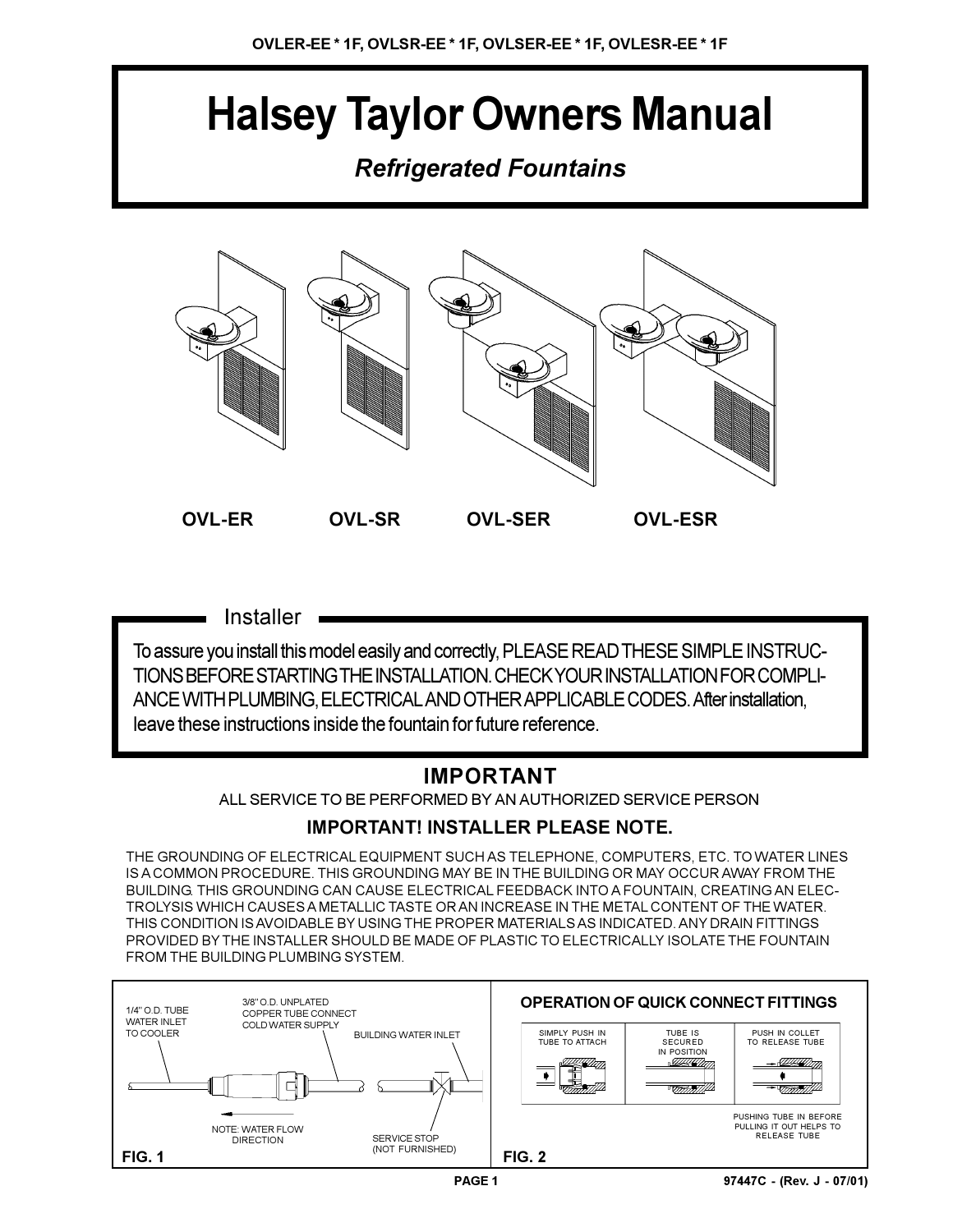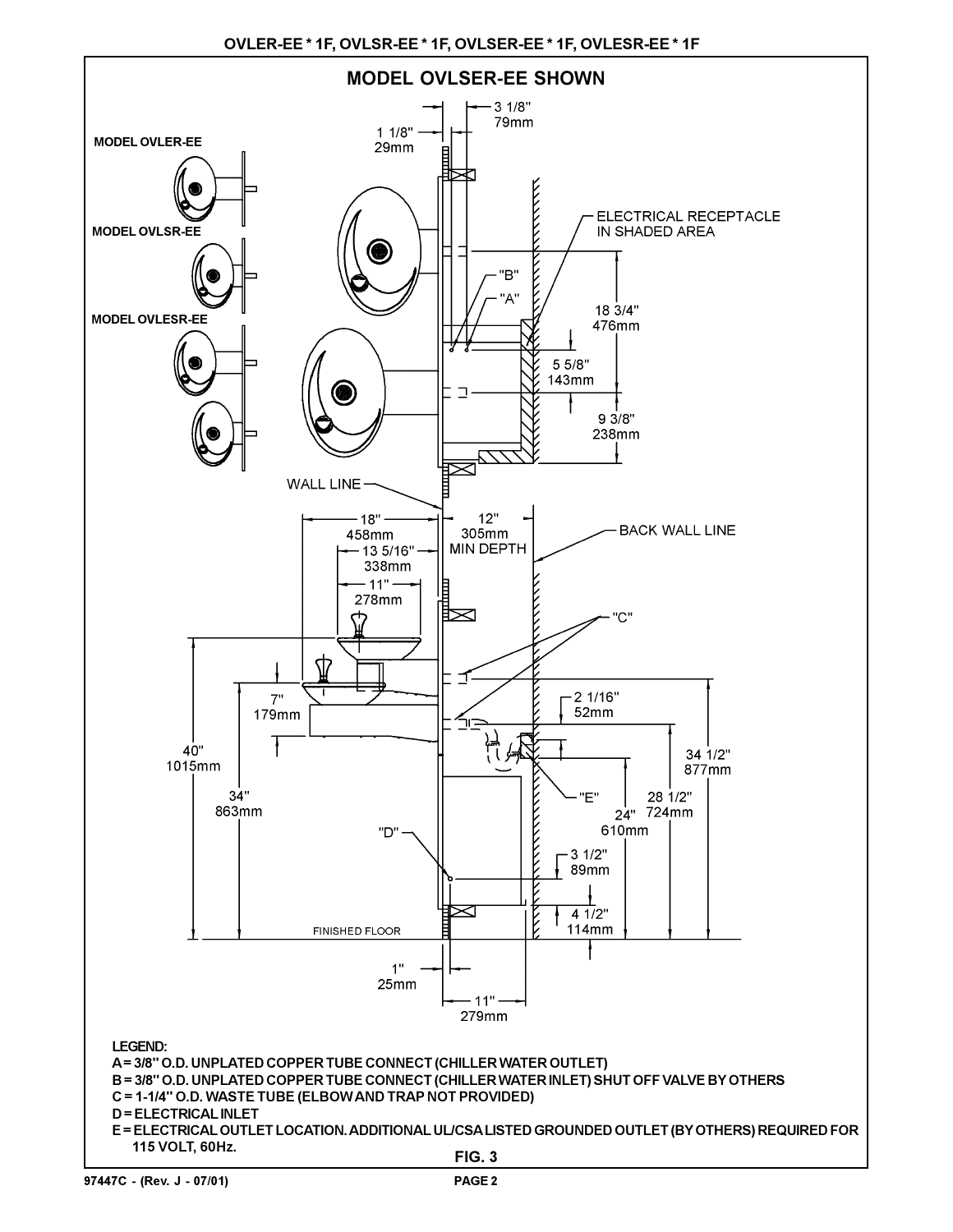### **INSTALLATION INSTRUCTIONS**

- 1. Install mounting frame. See mounting frame instructions.
- 2. These products are designed to operate on 20-105 PSIG supply line pressure. If inlet pressure is above 105 PSIG, a pressure regulator must be installed in the supply line. Any damage caused by reason of connecting these products to supply line pressures lower than 20 PSIG or higher than 105 PSIG is not covered by warranty.
- 3. Install remote chiller. Remove front panel of chiller. Slide chiller onto the shelf and position it to the left within the guides on the shelf.
- 4. Make water supply connections. Install a shut-off valve and union connection to building water supply (valve and union not provided). Turn on the water supply and flush the line thoroughly.
- 5. **OVLER-EE, OVLSR-EE MODELS:** (Ref. Fig. 5) Make connection between remote chiller and building supply line. Remove the 3/8" x 1/4" union (item 44) from the chiller inlet tube and install the 3/8" x 3/8" union (item 49) on the chiller outlet tube. Install the strainer (item 39) on the chiller inlet tube. Install a 3/8" O.D unplated copper water line between the valve and the cooler. Remove all burrs from the outside of the water line. Insert the 3/8" water line into the inlet side of the strainer by pushing it in until it reaches a positive stop, approximately 3/4" (19mm). See Figures 1 and 2. **DO NOT SOLDER TUBES INSERTED INTO THE STRAINER AS DAMAGE TO THE O- RINGS MAY RESULT.**

 **OVLSER-EE:** (Ref. Fig. 6) Make connection between remote chiller and building supply line. Remove the 3/8" x 1/4" union (item 44) from the chiller inlet tube and install it on the water inlet line of the upper fountain. Install the strainer (item 39) on the chiller inlet tube. Install a 3/8" O.D unplated copper water line between the valve and the cooler. Remove all burrs from the outside of the water line. Insert the 3/8" water line into the inlet side of the strainer by pushing it in until it reaches a positive stop, approximately 3/4" (19mm). See Figures 1 and 2. **DO NOT SOLDER TUBES INSERTED INTO THE STRAINER AS DAMAGE TO THE O-RINGS MAY RESULT.**

6. **OVLER-EE, OVLSR-EE:** Make connection between remote chiller and solenoid valve assy. Insert end of 3/8" O.D. tube (provided) into union on chiller outlet and the other end into the 3/8" x 1/4" union. Next insert end of 1/4"O.D. tube (provided) into union and the other end into the straight fitting on solenoid valve assy.

 **OVLSER-EE:** Make connection between remote chiller and solenoid valve assy. Install the 3/8" tee (provided) on the chiller outlet tube. Insert end of 3/8" O.D. tube (provided) into outlet of the 3/8" tee and the other end into the 3/8" x 1/4" union. Next insert end of 1/4" O.D. tube (provided) into union and the other end into the straight fitting on solenoid valve assy.

- 7. Hang the upper panel on the mounting frame hanger. Align holes in the panel with holes in the mounting frame. Be sure that panel is engaged with hanger at top of frame before releasing it.
- 8. Install fountains. Remove bottom cover plates on underside of fountains and save the screws. Mount the fountains to the upper panel and the wall frame with (4) 5/16" x 3/4" (19mm) long bolts and nuts (provided). Tighten securely.
- 9. **OVLER-EE, OVLSR-EE:** Connect solenoid valve assy to regulator holder in fountain by installing 1/4" O.D. tube (provided).

 **OLVSER-EE:** Connect solenoid valve assy and regulator holder in fountain with sensor by installing 1/4" O.D. tube (provided). Connect fountain with push button to chiller by inserting 3/8" O.D. tube (provided) into remaining outlet of the 3/8" tee and the other end into the 3/8" x 1/4" union that was removed from the chiller inlet. Insert 1/4" O.D. tube (provided) into end of union and the other end into the regulator holder of push button fountain.

- 10. Remove elbow from end of p-trap and attach it to drain tube. Re-attach elbow to p-trap and cut waste tube to required length using plumbing hardware and trap as a guide.
- 11. Connect power cord of sensor to solenoid valve by running it through the back panel and connecting it as shown in Fig. 7. Connec tors may be connected to either terminal on solenoid valve. Attach ground wire to solenoid valve bracket with green ground screw.
- 12. Attach solenoid valve assy. to the underside of cross member of mounting frame on electric eye unit. See Figure 4.
- 13. Turn on water supply. Release air from tank by interrupting infrared beam; steady stream of water assures all air is removed. The sensor has a 30 second maximum **ON** time. It may be necessary to step away from beam a few times to allow chiller tank to fill. Check for leaks.
- 14. Make electrical connections to chiller and replace front panel. See chiller instructions.
- 15. Check stream height from bubbler. Adjust stream height by adjusting the screw on the regulator (item 40). Clockwise adjustment will raise stream height and counter-clockwise will lower stream height. If needed, adjust push arm/regulator clearance by turning phillips head screw on regulator bracket assy., **Pushbar units only** (item 48, fig. 10). For best adjustment a stream height of 1-1/2"

(38mm) above the projector is recommended. (See fig. 12).

- 16. Mount lower panel. Loosen the (2) #10-24 x 5/8" (16mm) screws at frame bottom lip. Slide upper tongue of lower panel under lower edge of already installed upper panel. Tighten previously loosened screws securely.
- 17. Replace bottom cover plate to fountain basin using screws provided. Tighten securely.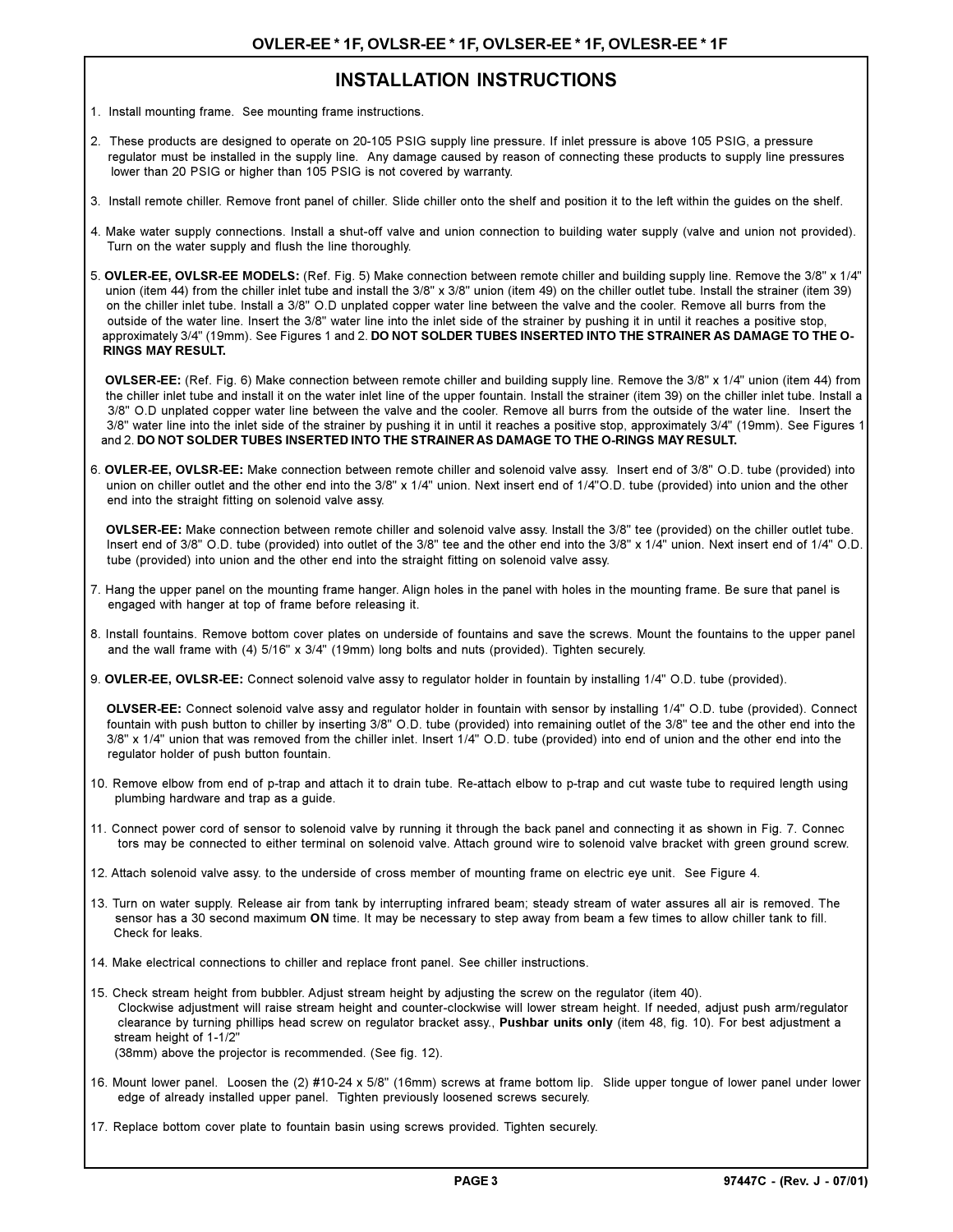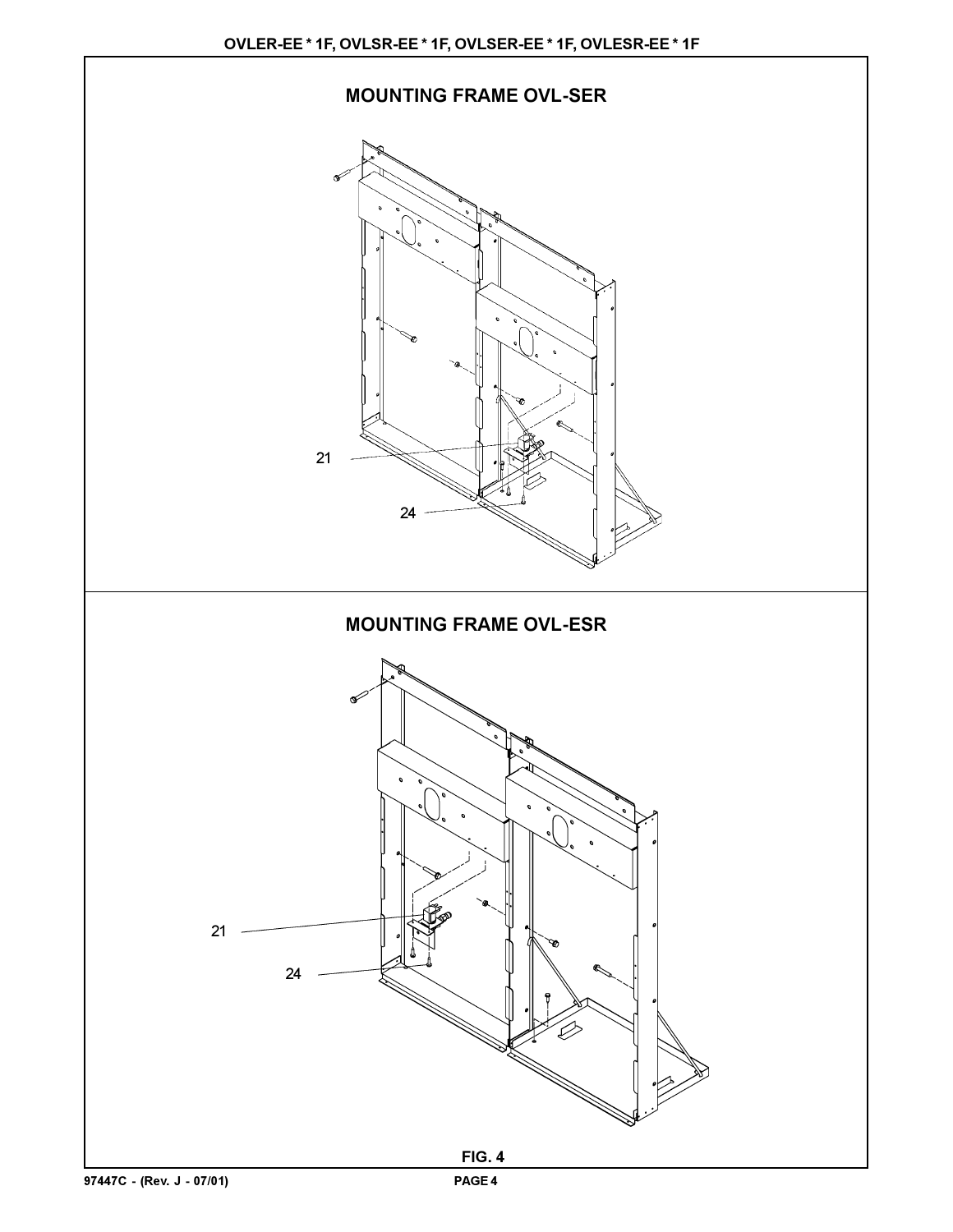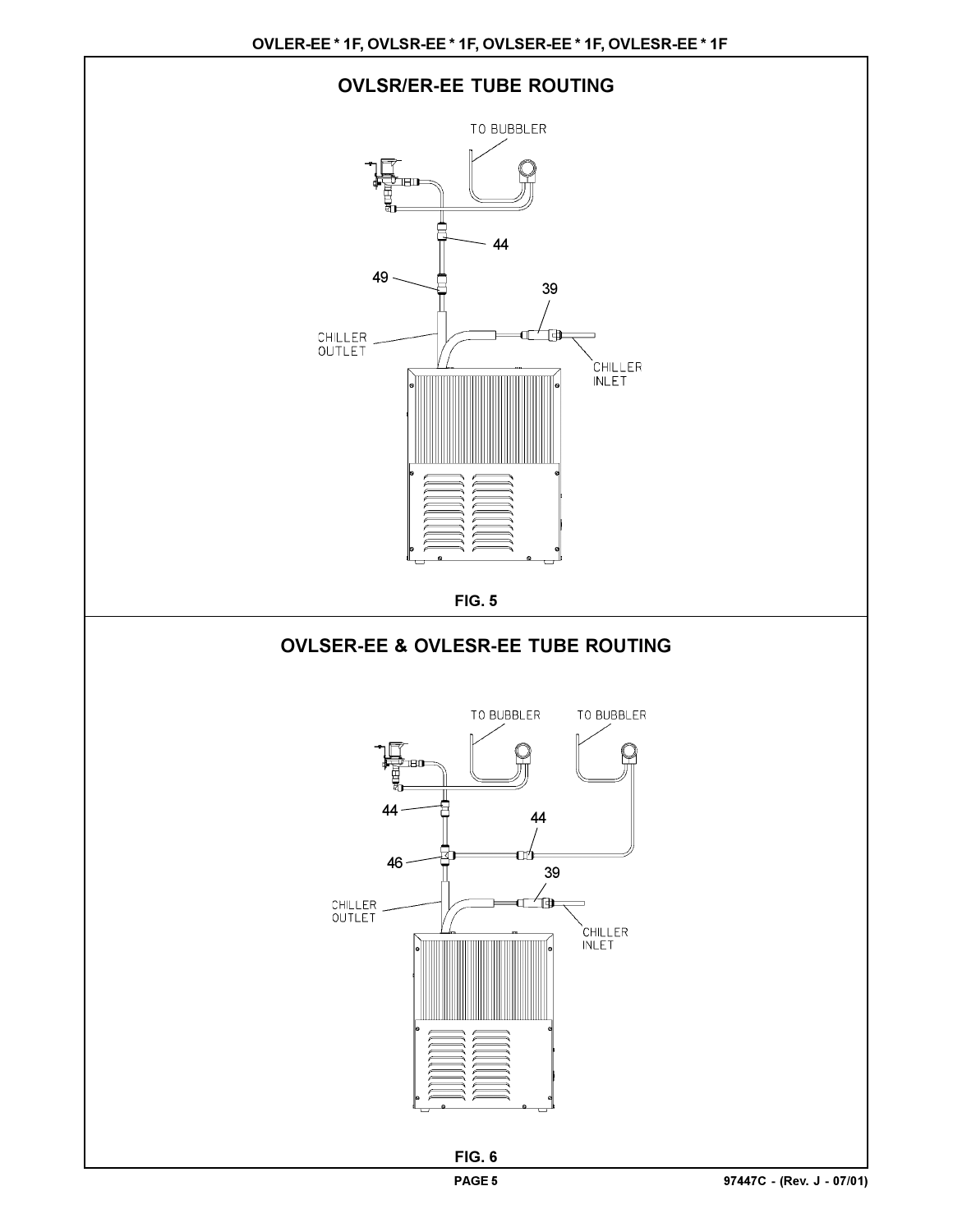

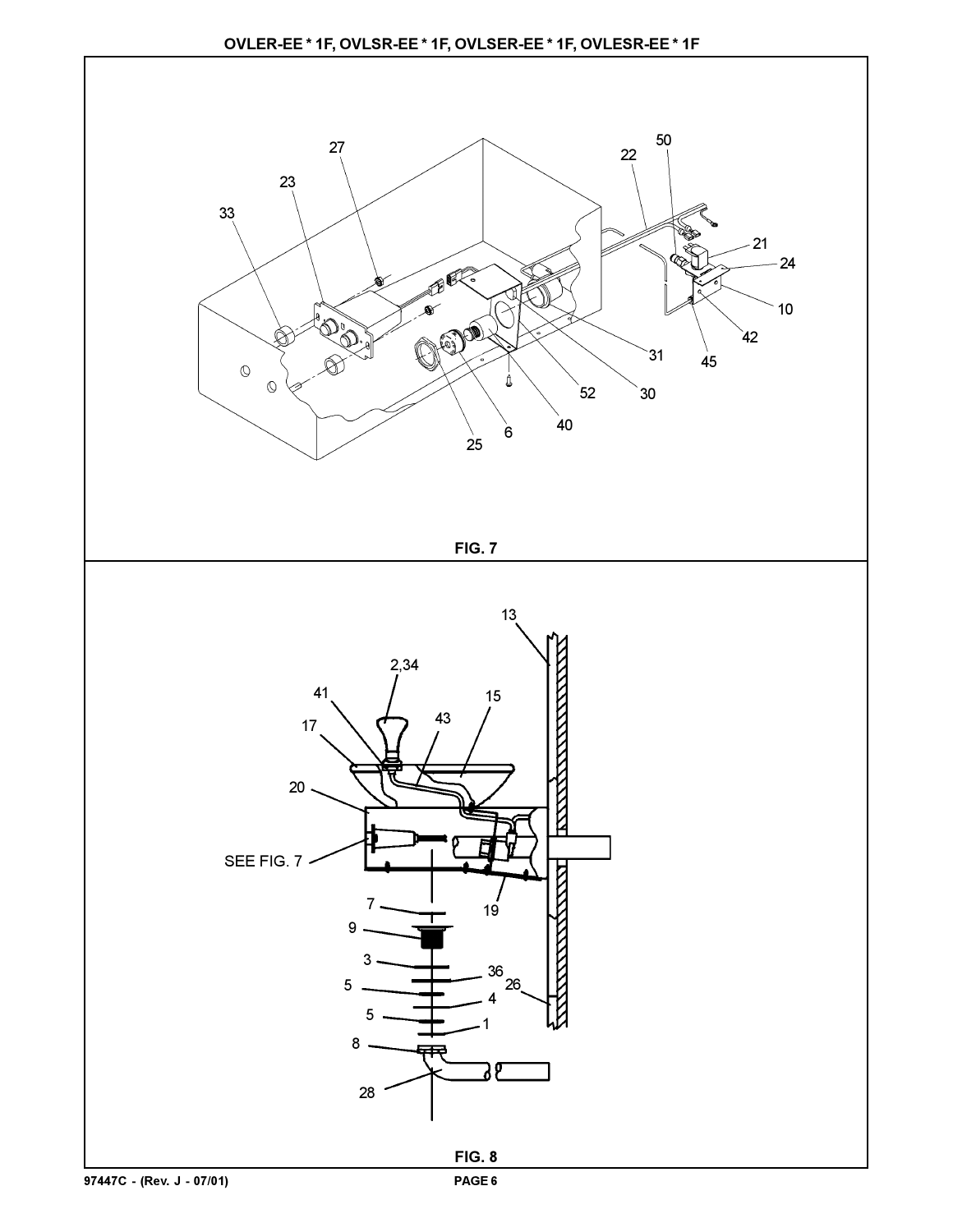